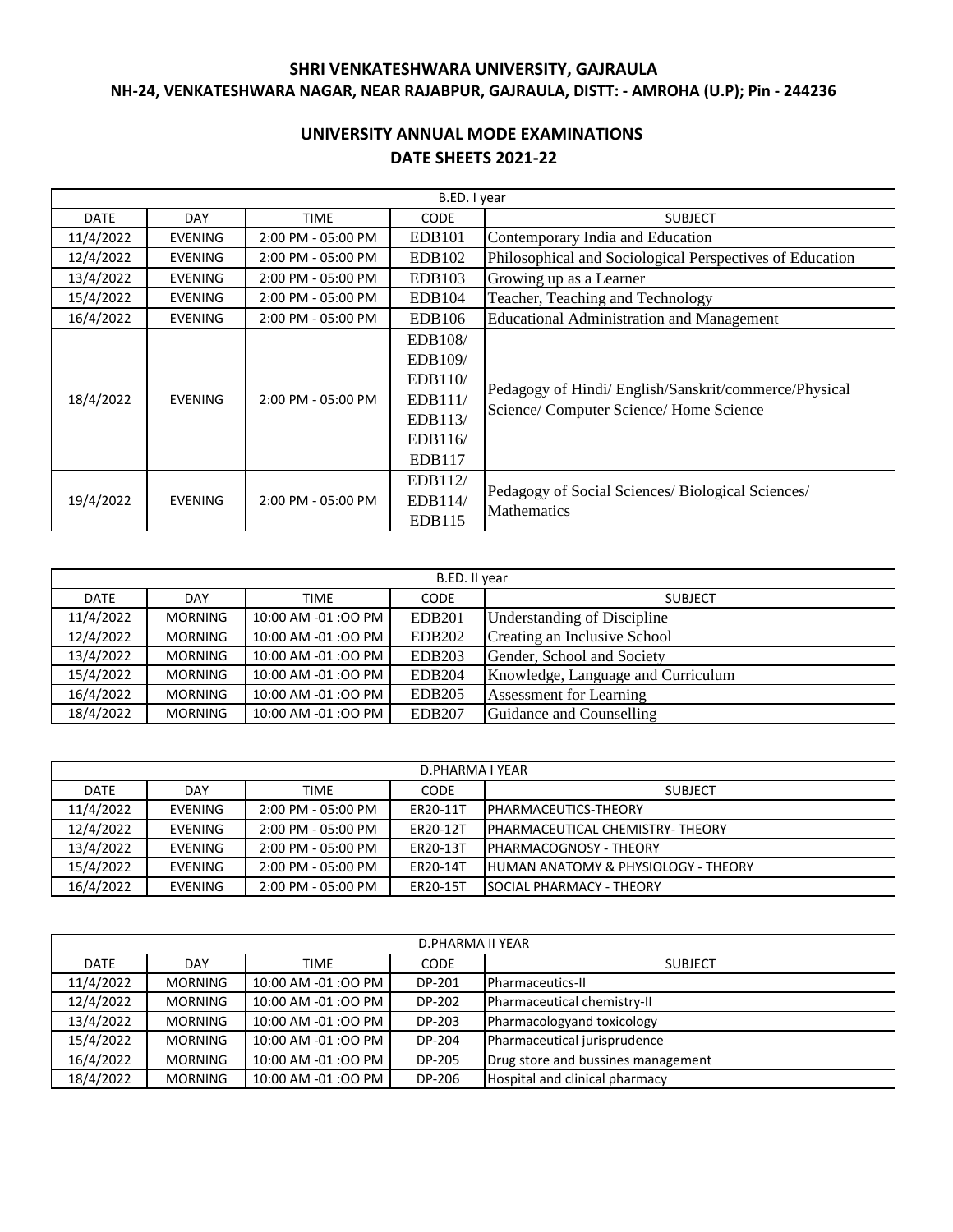**B.A+ B.ED. I YEAR**

| <b>DATE</b> | <b>DAY</b>     | <b>TIME</b>        | <b>CODE</b>         | <b>SUBJECT</b>                                                                                       |
|-------------|----------------|--------------------|---------------------|------------------------------------------------------------------------------------------------------|
| 11/4/2022   | <b>EVENING</b> | 2:00 PM - 05:00 PM | EBA-113             | प्राचीन एवं मध्यकालीन काव्य                                                                          |
| 12/4/2022   | <b>EVENING</b> | 2:00 PM - 05:00 PM | EBA-138             | Political Theory                                                                                     |
| 13/4/2022   | <b>EVENING</b> | 2:00 PM - 05:00 PM | EBA-114             | हिन्दी नाटक और रंगमच                                                                                 |
| 15/4/2022   | <b>EVENING</b> | 2:00 PM - 05:00 PM | EBA-139             | National Movement and Constitution of India                                                          |
| 16/4/2022   | <b>EVENING</b> | 2:00 PM - 05:00 PM | EBA-109             | Poetry                                                                                               |
| 18/4/2022   | <b>EVENING</b> | 2:00 PM - 05:00 PM | EBA-117             | Home Management and Housing                                                                          |
| 19/4/2022   | <b>EVENING</b> | 2:00 PM - 05:00 PM | EBA-119             | Development of Learner and Learning Process                                                          |
| 20/4/2022   | <b>EVENING</b> | 2:00 PM - 05:00 PM | EBA-120             | <b>Essential of Educational Tecnology Teaching and Management</b>                                    |
| 21/4/2022   | <b>EVENING</b> | 2:00 PM - 05:00 PM | EBA-121             | Environmental Studies (Compulsory)                                                                   |
| 22/4/2022   | <b>EVENING</b> | 2:00 PM - 05:00 PM | EBA-115/<br>EBA-130 | Political history of Ancient<br>India B.C. 600 A.D. 606) /<br>संस्कृतकाव्यं काव्यशास्त्रच्च          |
| 23/4/2022   | <b>EVENING</b> | 2:00 PM - 05:00 PM | EBA-110             | Prose                                                                                                |
| 25/4/2022   | <b>EVENING</b> | 2:00 PM - 05:00 PM | EBA-118             | <b>Extension Education</b>                                                                           |
| 26/4/2022   | <b>EVENING</b> | 2:00 PM - 05:00 PM | EBA-145             | Principal of Economics Analysis                                                                      |
| 27/4/2022   | <b>EVENING</b> | 2:00 PM - 05:00 PM | EBA-116/<br>EBA-131 | Political History & India (from A.D. 606 to A.D. 1206) /<br>व्याकरणम् अनुवाद संस्कृतसाहित्येतिहासश्च |
| 28/4/2022   | <b>EVENING</b> | 2:00 PM - 05:00 PM | EBA-146             | Indian Economics Problems                                                                            |
|             |                |                    |                     |                                                                                                      |

| <b>DATE</b> | <b>DAY</b>     | <b>TIME</b>         | <b>CODE</b>   | <b>SUBJECT</b>                                       |
|-------------|----------------|---------------------|---------------|------------------------------------------------------|
| 11/4/2022   | <b>MORNING</b> | 10:00 AM -01:00 PM  | <b>EBA209</b> | Drama                                                |
| 12/4/2022   | <b>MORNING</b> | 10:00 AM -01:00 PM  | EBA210        | Fiction                                              |
| 13/4/2022   | <b>MORNING</b> | 10:00 AM -01:00 PM  | EBA230        | नाटक गद्यकाव्य काव्यशास्त्रच्च                       |
| 15/4/2022   | <b>MORNING</b> | 10:00 AM -01:00 PM  | <b>EBA231</b> | व्याकर ाम् निबन्धःगचाट्यसाहित्येतिहासक               |
| 16/4/2022   | <b>MORNING</b> | 10:00 AM -01:00 PM  | <b>EBA216</b> | Political History of Medieval India (1526 - 1740 AD) |
| 18/4/2022   | <b>MORNING</b> | 10:00 AM -01:00 PM  | <b>EBA238</b> | An outling history of Western Political Thought      |
| 19/4/2022   | <b>MORNING</b> | 10:00 AM -01:00 PM  | EBA219        | Teacher in Emerging Indian Society                   |
| 20/4/2022   | <b>MORNING</b> | 10:00 AM -01:00 PM  | <b>EBA220</b> | Development of Education System in India             |
| 21/4/2022   | <b>MORNING</b> | 10:00 AM -01:00 PM  | EBA-002       | Games/ Sports and Physical Education                 |
| 22/4/2022   | <b>MORNING</b> | 10:00 AM -01:00 PM  | EBA217        | Introduction to Textile                              |
| 23/4/2022   | <b>MORNING</b> | 10:00 AM -01 :00 PM | EBA218        | <b>Child Development</b>                             |
| 25/4/2022   | <b>MORNING</b> | 10:00 AM -01:00 PM  | EBA239        | <b>Comparative Government</b>                        |
| 26/4/2022   | <b>MORNING</b> | 10:00 AM -01:00 PM  | <b>EBA245</b> | National Income Analysis Money & Banking             |
| 27/4/2022   | <b>MORNING</b> | 10:00 AM -01:00 PM  | EBA246        | Public Finance and International Trade               |

**DATE DAY TIME CODE SUBJECT** 11/4/2022 | EVENING | 2:00 PM - 05:00 PM | EBA-313 |अद्यतन हिन्दी एवं कौरवी लोक नृत्य 12/4/2022 | EVENING | 2:00 PM - 05:00 PM | EBA-314 |हिन्दी निबन्ध तथा अन्य गद्य विधाएं 13/4/2022 EVENING 2:00 PM - 05:00 PM EBA-309 History of English Literature 15/4/2022 EVENING 2:00 PM - 05:00 PM EBA-310 Indian Writing in English rose 16/4/2022 EVENING 2:00 PM - 05:00 PM EBA-315 Political history of Indian (1740-1947) 18/4/2022 EVENING 2:00 PM - 05:00 PM EBA-316 History of Indian Culture 19/4/2022 EVENING 2:00 PM - 05:00 PM EBA-342 Educational Administration & Management 20/4/2022 EVENING 2:00 PM - 05:00 PM EBA-339 Indian Political Thought 21/4/2022 EVENING 2:00 PM - 05:00 PM EBA-345 Economics of Growth and Development 22/4/2022 | EVENING | 2:00 PM - 05:00 PM | EBA-346 Quantitative Methods 23/4/2022 EVENING 2:00 PM - 05:00 PM EBA-317 Fundamentals of Foods and Nutrition 25/4/2022 EVENING 2:00 PM - 05:00 PM EBA-318 Dietetics and Therapeutic Nutrition 26/4/2022 EVENING 2:00 PM - 05:00 PM EBA-338 Principles of Public Administration 27/4/2022 | EVENING 2:00 PM - 05:00 PM | EBA-330 | वेद-उपनिषद्-आर्षकाव्यम्-अलंकाराश्च  $28/4/2022$  | EVENING | 2:00 PM - 05:00 PM | EBA-331 गद्यकाव्यम्–नीतिकाव्यम्–व्याकरम [–छनदश्च **B.A+ B.ED. III YEAR**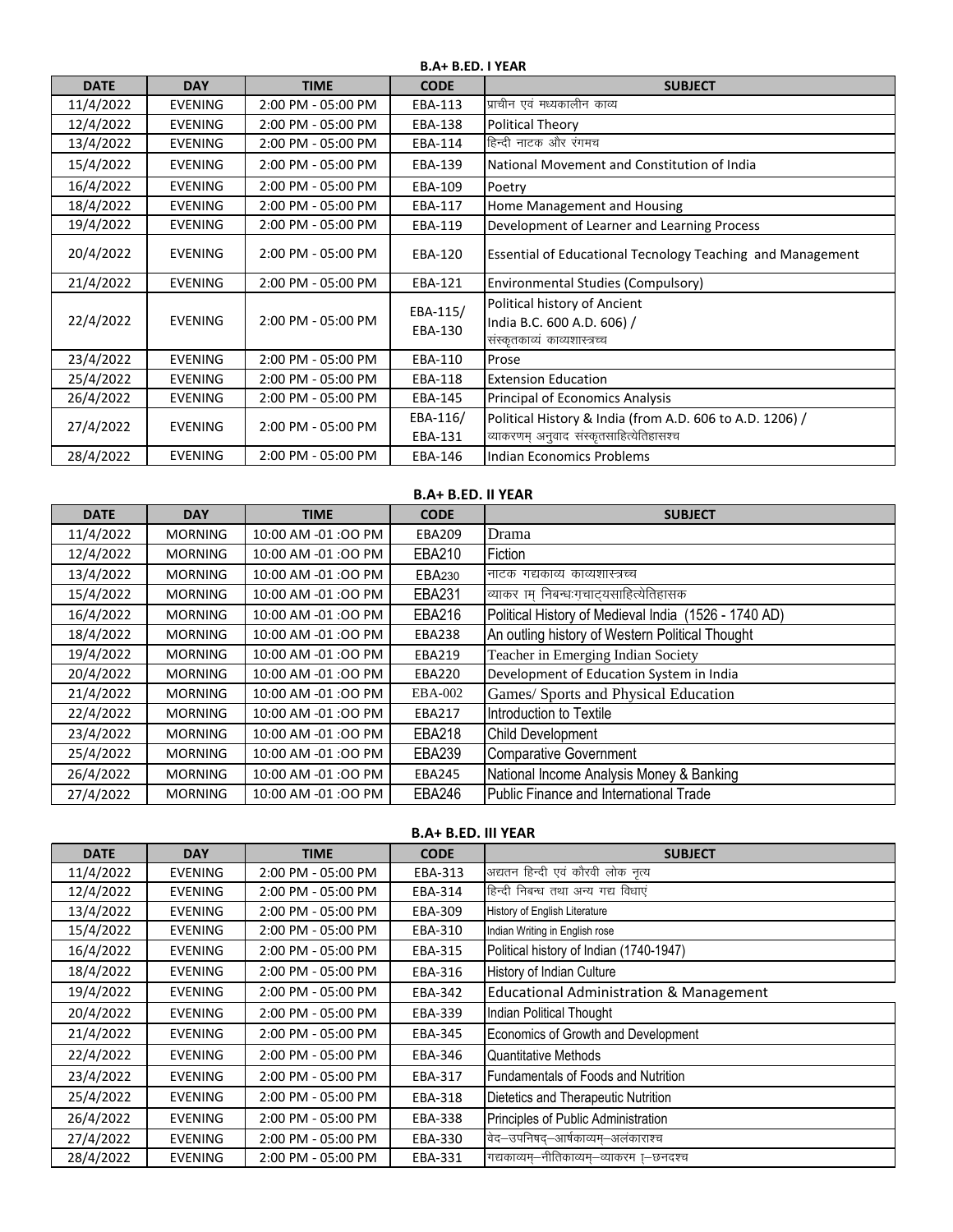## **B.A+ B.ED. IV YEAR**

| <b>DATE</b> | <b>DAY</b>     | <b>TIME</b>        | <b>CODE</b> | <b>SUBJECT</b>             |  |
|-------------|----------------|--------------------|-------------|----------------------------|--|
|             |                |                    | EBA-409     | Teaching of English        |  |
|             | <b>MORNING</b> | 10:00 AM -01:00 PM | EBA-430     | Teaching of Sanskrit       |  |
| 11/4/2022   |                |                    | EBA-417     | Teaching of Home Science   |  |
|             |                |                    | EBA-413     | Teaching of Hindi          |  |
| 12/4/2022   | <b>MORNING</b> | 10:00 AM -01:00 PM | EBA-432     | Teaching of Social Science |  |

#### **B.Sc. + B.ED. I YEAR EXAMS DATE SHEETS**

| <b>DATE</b> | <b>DAY</b>     | <b>TIME</b>        | <b>CODE</b>     | <b>SUBJECT</b>                                                    |
|-------------|----------------|--------------------|-----------------|-------------------------------------------------------------------|
| 11/4/2022   | <b>EVENING</b> | 2:00 PM - 05:00 PM | EBS-111/        | Mechanics and wave motion /                                       |
|             |                |                    | <b>EBS-116</b>  | Lower Non Chordata                                                |
| 12/4/2022   | <b>EVENING</b> | 2:00 PM - 05:00 PM | EBS-112/        | Kinetic theory and thermodynamics/                                |
|             |                |                    | <b>EBS-117</b>  | Higher Non Chordata                                               |
| 13/4/2022   | <b>EVENING</b> | 2:00 PM - 05:00 PM | EBS124          | Inorganic chemistry                                               |
| 15/4/2022   | <b>EVENING</b> | 2:00 PM - 05:00 PM | <b>IEBS-125</b> | Organic chemistry                                                 |
| 16/4/2022   | <b>EVENING</b> | 2:00 PM - 05:00 PM | EBS-114/        | Algebra & Trigonometry /                                          |
|             |                |                    | <b>EBS-121</b>  | Diversity of Viruses, Bacteria & Fungi                            |
|             | <b>EVENING</b> | 2:00 PM - 05:00 PM | EBS-115/        | Calculus/                                                         |
| 18/4/2022   |                |                    | <b>EBS-122</b>  | Diversity of Algae, Lichens, & Bryophytes                         |
| 19/4/2022   | <b>EVENING</b> | 2:00 PM - 05:00 PM | <b>IEBS-119</b> | Development of Learner and Learning Process                       |
| 20/4/2022   | <b>EVENING</b> | 2:00 PM - 05:00 PM | <b>EBS-120</b>  | <b>Essential of Educational Tecnology Teaching and Management</b> |
| 21/4/2022   | <b>EVENING</b> | 2:00 PM - 05:00 PM | <b>IEBS-121</b> | <b>Environmental Studies (Compulsory)</b>                         |

## **B.Sc. + B.ED. II YEAR EXAMS DATE SHEETS**

| <b>DATE</b> | <b>DAY</b>     | <b>TIME</b>        | <b>CODE</b>         | <b>SUBJECT</b>                                           |
|-------------|----------------|--------------------|---------------------|----------------------------------------------------------|
| 11/4/2022   | <b>MORNING</b> | 10:00 AM -01:00 PM | EBS-211/            | Physical optics and lasers /                             |
|             |                |                    | EBS-216             | Chordata                                                 |
| 12/4/2022   | <b>MORNING</b> | 10:00 AM -01:00 PM | EBS-224             | <b>Inorganic Chemistry</b>                               |
| 13/4/2022   | <b>MORNING</b> | 10:00 AM -01:00 PM | EBS-214/            | Linear Algebra and Matrices/                             |
|             |                |                    | EBS-217             | Animal distribution, Evolution and Developmental Biology |
|             |                |                    |                     | Electromagnetics/                                        |
| 15/4/2022   | <b>MORNING</b> | 10:00 AM -01:00 PM | EBS-212/<br>EBS-221 | Diversity of Angiosperms: Systematics, Development &     |
|             |                |                    |                     | Reproduction                                             |
| 16/4/2022   | <b>MORNING</b> | 10:00 AM -01:00 PM | EBS-225             | Organic Chemistry                                        |
|             |                | 10:00 AM -01:00 PM | EBS-215/            | Differential Equations & Integral Transforms /           |
| 18/4/2022   | <b>MORNING</b> |                    | EBS-222             | Cytology, Genetics, Evolution & Ecology                  |
| 19/4/2022   | <b>MORNING</b> | 10:00 AM -01:00 PM | EBS-219             | Teacher in Emerging Indian Society                       |
| 20/4/2022   | <b>MORNING</b> | 10:00 AM -01:00 PM | <b>EBS220</b>       | Development of Education System in India                 |
| 21/4/2022   | <b>MORNING</b> | 10:00 AM -01:00 PM | <b>EBS-002</b>      | Games/ Sports and Physical Education                     |

## **B.Sc. + B.ED. III YEAR EXAMS DATE SHEETS**

| <b>DATE</b> | <b>DAY</b>     | <b>TIME</b>        | <b>CODE</b> | <b>SUBJECT</b>                                               |
|-------------|----------------|--------------------|-------------|--------------------------------------------------------------|
| 11/4/2022   | <b>EVENING</b> | 2:00 PM - 05:00 PM | EBS-311/    | Relativity and statistical physics /                         |
|             |                |                    | EBS-316     | Applied and Economic Zoology                                 |
|             |                |                    | EBS-312/    | Solid state and nuclear physics/                             |
| 12/4/2022   | <b>EVENING</b> | 2:00 PM - 05:00 PM | EBS-317     | Biotechnology, Immunology, Biological Tools & Techniques and |
|             |                |                    |             | <b>Biostatistics</b>                                         |
| 13/4/2022   | <b>EVENING</b> | 2:00 PM - 05:00 PM | EBS-324     | Inorganic Chemistry                                          |
| 15/4/2022   | <b>EVENING</b> | 2:00 PM - 05:00 PM | EBS-325     | <b>Organic Chemistry</b>                                     |
| 16/4/2022   | <b>EVENING</b> | 2:00 PM - 05:00 PM | EBS-314/    | Real analysis /                                              |
|             |                |                    | EBS-321     | Plant Resource utilization, Palynology and Biostatistics     |
| 18/4/2022   | <b>EVENING</b> | 2:00 PM - 05:00 PM | EBS-315/    | Complex Analysis /                                           |
|             |                |                    | EBS-322     | Molecular Biology and Biotechnology                          |
| 19/4/2022   | <b>EVENING</b> | 2:00 PM - 05:00 PM | EBS-332     | <b>Educational Administration &amp; Management</b>           |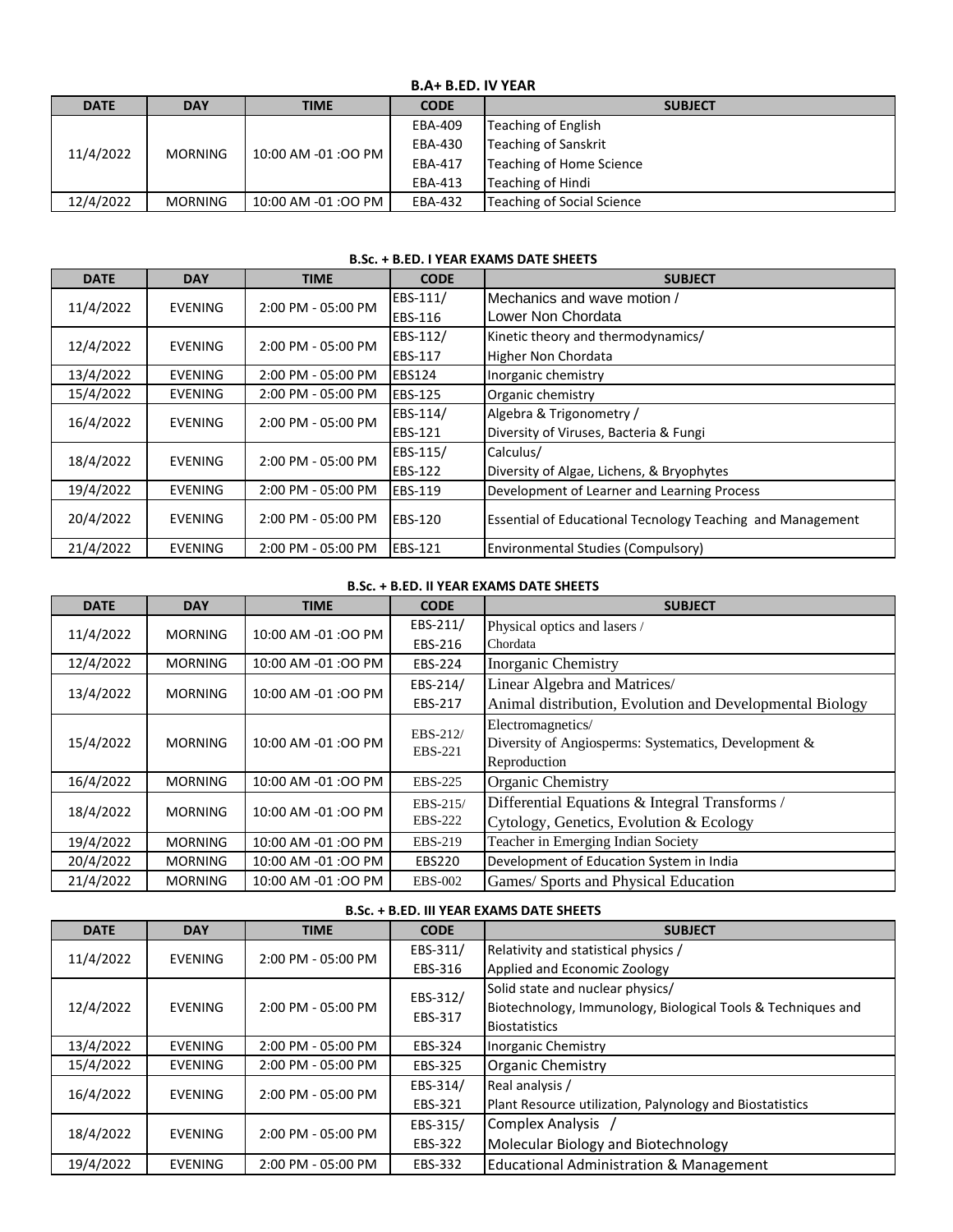### **B.Sc. + B.ED. IV YEAR EXAMS DATE SHEETS**

| <b>DATE</b> | <b>DAY</b>     | <b>TIME</b>          | <b>CODE</b>        | <b>SUBJECT</b>                                                     |
|-------------|----------------|----------------------|--------------------|--------------------------------------------------------------------|
| 11/4/2022   | <b>MORNING</b> | 10:00 AM -01:00 PM I | EBS-432            | Teaching of Physical Science                                       |
| 12/4/2022   | <b>MORNING</b> | 10:00 AM -01:00 PM   | EBS-413<br>EBS-409 | Teaching of Biological Sciences/<br><b>Teaching of Mathematics</b> |

| <b>B.Sc.Medical optometry I Year</b> |                |                        |                 |                                              |  |  |
|--------------------------------------|----------------|------------------------|-----------------|----------------------------------------------|--|--|
| <b>DATE</b>                          | <b>DAY</b>     | <b>TIME</b>            | <b>CODE</b>     | <b>SUBJECT</b>                               |  |  |
| 11/4/2022                            | <b>EVENING</b> | 2:00 PM - 05:00 PM     | <b>BPOT-101</b> | <b>IGENERAL ANATOMY &amp; OCULAR ANATOMY</b> |  |  |
| 12/4/2022                            | <b>EVENING</b> | $2:00$ PM - $05:00$ PM | <b>BOPT-102</b> | l GENERAL PHYSIOLOGY & OCULAR PHYSIOLOGY     |  |  |
| 13/4/2022                            | <b>EVENING</b> | $2:00$ PM - $05:00$ PM | <b>BPOT-103</b> | <b>BIOCHEMISTRY</b>                          |  |  |
| 15/4/2022                            | <b>EVENING</b> | $2:00$ PM - $05:00$ PM | <b>BOPT-104</b> | PATHOLOGY                                    |  |  |
| 16/4/2022                            | <b>EVENING</b> | $2:00$ PM - $05:00$ PM | <b>BPOT-105</b> | <b>IPHYSICAL AND GEOMETRICAL OPTICS</b>      |  |  |
|                                      |                |                        | BOPT-106        | <b>PRINCIPLE OF LIGHTING</b>                 |  |  |

## **B.Sc. Radiology & Imaging Technology I Year**

| <b>DATE</b> | <b>DAY</b>     | <b>TIME</b>          | <b>CODE</b>     | <b>SUBJECT</b>       |
|-------------|----------------|----------------------|-----------------|----------------------|
| 11/4/2022   | <b>EVENING</b> | $2:00$ PM - 05:00 PM | <b>BRIT-101</b> | <b>JANATOMY</b>      |
| 12/4/2022   | EVENING        | $2:00$ PM - 05:00 PM | <b>BRIT-102</b> | <b>IPHYSIOLOGY</b>   |
| 13/4/2022   | <b>EVENING</b> | $2:00$ PM - 05:00 PM | <b>BRIT-103</b> | <b>BIOCHEMISTRY</b>  |
| 15/4/2022   | <b>EVENING</b> | $2:00$ PM - 05:00 PM | <b>BRIT-104</b> | PATHOLOGY            |
| 16/4/2022   | <b>EVENING</b> | 2:00 PM - 05:00 PM   | <b>BRIT-105</b> | <b>IMICROBIOLOGY</b> |

### **B.Sc. Medical Laboratory Technology I Year**

| <b>DATE</b> | <b>DAY</b>     | TIME                   | <b>CODE</b>    | <b>SUBJECT</b>       |
|-------------|----------------|------------------------|----------------|----------------------|
| 11/4/2022   | <b>EVENING</b> | 2:00 PM - 05:00 PM     | <b>BLT-101</b> | <b>ANATOMY</b>       |
| 12/4/2022   | EVENING        | $2:00$ PM - $05:00$ PM | <b>BLT-102</b> | <b>PHYSIOLOGY</b>    |
| 13/4/2022   | <b>EVENING</b> | $2:00$ PM - 05:00 PM   | <b>BLT-103</b> | <b>IBIOCHEMISTRY</b> |
| 15/4/2022   | <b>EVENING</b> | 2:00 PM - 05:00 PM     | <b>BLT-104</b> | PATHOLOGY            |
| 16/4/2022   | <b>EVENING</b> | 2:00 PM - 05:00 PM     | <b>BLT-105</b> | <b>IMICROBIOLOGY</b> |

| <b>BPT I Year</b> |                |                        |                |                     |  |  |  |
|-------------------|----------------|------------------------|----------------|---------------------|--|--|--|
| <b>DATE</b>       | <b>DAY</b>     | <b>TIME</b>            | <b>CODE</b>    | <b>SUBJECT</b>      |  |  |  |
| 11/4/2022         | <b>EVENING</b> | $2:00$ PM - 05:00 PM   | <b>BPT-101</b> | <b>ANATOMY</b>      |  |  |  |
| 12/4/2022         | <b>EVENING</b> | 2:00 PM - 05:00 PM     | BPT-102        | <b>PHYSIOLOGY</b>   |  |  |  |
| 13/4/2022         | <b>EVENING</b> | $2:00$ PM - $05:00$ PM | BPT-103        | <b>BIOCHEMISTRY</b> |  |  |  |
| 15/4/2022         | <b>EVENING</b> | 2:00 PM - 05:00 PM     | BPT-104        | <b>PATHOLOGY</b>    |  |  |  |
| 16/4/2022         | <b>EVENING</b> | 2:00 PM - 05:00 PM     | <b>BPT-105</b> | <b>MICROBIOLOGY</b> |  |  |  |

| <b>BPT II Year</b> |                |                             |             |                             |  |  |  |
|--------------------|----------------|-----------------------------|-------------|-----------------------------|--|--|--|
| <b>DATE</b>        | <b>DAY</b>     | <b>TIME</b>                 | <b>CODE</b> | <b>SUBJECT</b>              |  |  |  |
| 11/4/2022          | MORNING        | 10:00 AM -01:00 PM BPT-201  |             | Biomachenic & Kinesiology   |  |  |  |
| 12/4/2022          | <b>MORNING</b> | 10:00 AM -01:00 PM IBPT-202 |             | <b>Exercise Therapy - I</b> |  |  |  |
| 13/4/2022          | <b>MORNING</b> | 10:00 AM -01:00 PM IBPT-203 |             | Electrotherapy-I            |  |  |  |
| 15/4/2022          | <b>MORNING</b> | 10:00 AM -01:00 PM IBPT-204 |             | Pharmacology                |  |  |  |

## **B.Sc. Radiology & Imaging Technology II Year**

| <b>DATE</b> | <b>DAY</b>     | <b>TIME</b>          | <b>CODE</b>     | <b>SUBJECT</b>                                                       |
|-------------|----------------|----------------------|-----------------|----------------------------------------------------------------------|
| 11/4/2022   | <b>MORNING</b> | 10:00 AM -01:00 PM   | <b>BRIT-201</b> | <b>Physics of Radiology, Radiation Physics &amp; medical Physics</b> |
| 12/4/2022   | <b>MORNING</b> | 10:00 AM -01:00 PM   | <b>BRIT-202</b> | Rediographic Techniques-I                                            |
| 13/4/2022   | <b>MORNING</b> | $10:00$ AM -01:00 PM | <b>BRIT-203</b> | Rediographic Photography and Image Processing                        |